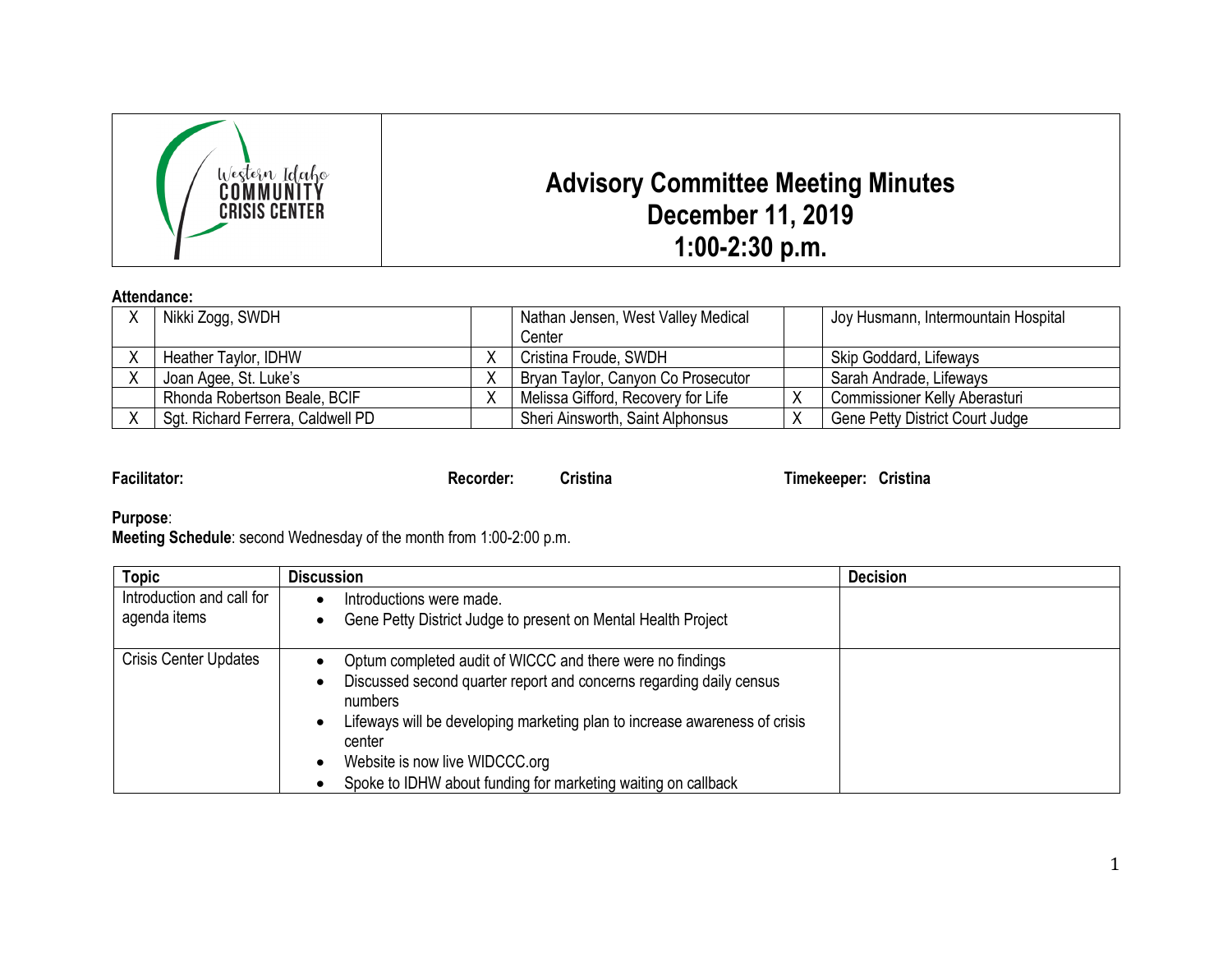|                      | Opening language to marketing of crisis center to be more inclusive of anyone<br>$\bullet$<br>in need          |  |
|----------------------|----------------------------------------------------------------------------------------------------------------|--|
|                      | Heather would like to see phone calls, walk ins but don't get admitted to                                      |  |
|                      | weekly census numbers                                                                                          |  |
|                      | Reviewed quarterly report section that has information on calls that come in to<br>the crisis center           |  |
|                      | Telehealth is also now live for use<br>$\bullet$                                                               |  |
|                      | Telehealth was tested at BOH meeting and it worked very smoothly<br>$\bullet$                                  |  |
|                      | Will be working on a health alert to go out to all physicians in Region 3<br>$\bullet$                         |  |
|                      | Client feedback was liked from quarterly report<br>$\bullet$                                                   |  |
|                      | Heather would like to see feedback from Lifeways on client feedback and                                        |  |
|                      | $\bullet$                                                                                                      |  |
| Outreach & Marketing | have that as standing agenda item                                                                              |  |
|                      | There was discussion on how to market to people who are homeless<br>$\bullet$                                  |  |
|                      | Discussed communication/marketing plan<br>$\bullet$                                                            |  |
|                      | How much does lifeways need for marketing and what will they do?<br>$\bullet$                                  |  |
|                      | Discussed budget for ads, geofencing, radio, brochures, flyers, website<br>$\bullet$                           |  |
|                      | Social media and flyers created internally are the only avenues at the moment<br>to market crisis center       |  |
|                      | Add the website on tear off flyer and adding QR code send Richard the<br>$\bullet$                             |  |
|                      | website he will create QR code                                                                                 |  |
|                      | Health alert needs to be more conscience, shorter, inclusivity language for all<br>$\bullet$                   |  |
|                      | from anywhere, make it as simple as we can just what you want me to do                                         |  |
|                      | basics or it gets deleted                                                                                      |  |
|                      | Discussed the possibility to reach out to BCIF or Optum for funding outreach<br>$\bullet$<br>and communication |  |
|                      | Discussed carry over funds from the original opening date of October 2018.<br>$\bullet$                        |  |
|                      | Ryan at IDHW stated there were no unused funds available                                                       |  |
|                      | What are the most effective use of marketing funds?<br>٠                                                       |  |
|                      | BCIF report found that the awareness of the crisis center was very low<br>$\bullet$                            |  |
|                      | Discussed future television ads to reach out to missing populations<br>$\bullet$                               |  |
|                      | Judge Petty asked for the number of law enforcement drop offs. First quarter<br>$\bullet$                      |  |
|                      | was 31 and in the second quarter it was only 9. Sgt. Ferrera discussed the                                     |  |
|                      | complications of taking people to the crisis center vs. hospital                                               |  |
|                      | Nikki discussed the ability to identify frequent utilizers and find a way to reach                             |  |
|                      | out to them by the crisis center in a form to better serve those individuals                                   |  |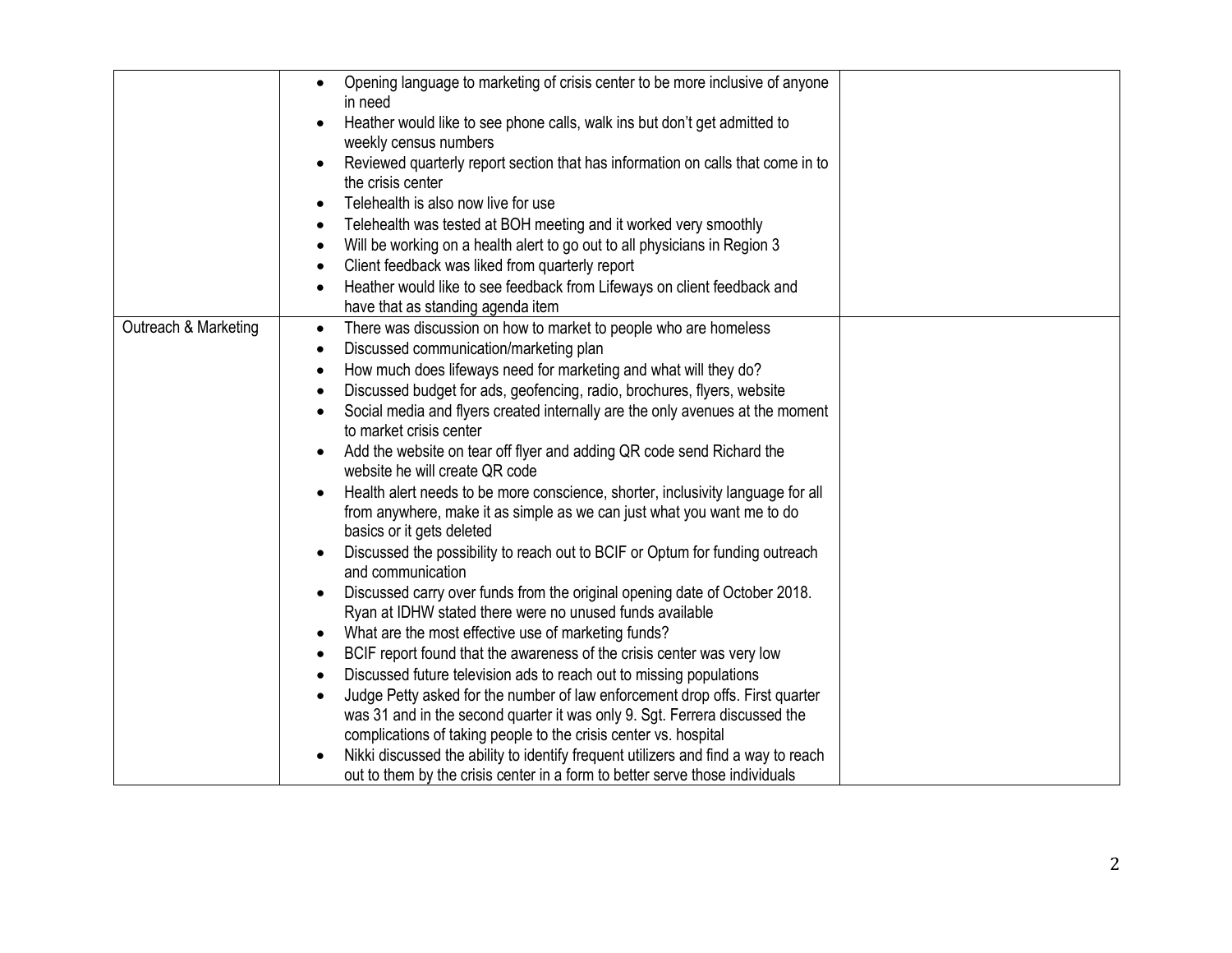|                                               | Cristina discussed the possibility to have the advisory committee have MOUs<br>$\bullet$<br>in order to share patient information to better serve individuals who high<br>numbers of accessing the ER or jail.<br>Discussed thinking outside of the box for marketing like banks, bathrooms,<br>bars<br>Using MRC volunteers or mental health court participants to help distribution<br>of flyers and brochures<br>Richard discussed CPD had a 2-hour slot monthly at Spanish radio stations<br>$\bullet$<br>where they can discuss the crisis center<br>Cristina will create health alert in Spanish for the officers to use during their<br>$\bullet$<br>radio time                                                                                                                                                                                                                   |  |
|-----------------------------------------------|------------------------------------------------------------------------------------------------------------------------------------------------------------------------------------------------------------------------------------------------------------------------------------------------------------------------------------------------------------------------------------------------------------------------------------------------------------------------------------------------------------------------------------------------------------------------------------------------------------------------------------------------------------------------------------------------------------------------------------------------------------------------------------------------------------------------------------------------------------------------------------------|--|
|                                               | Discussed outreaching to Hispanic populations also<br>$\bullet$                                                                                                                                                                                                                                                                                                                                                                                                                                                                                                                                                                                                                                                                                                                                                                                                                          |  |
| <b>Crisis Center</b><br>Needs/Issues/Concerns | Contract amendments needed to include outreach and communication plans,<br>$\bullet$<br>quarterly reporting clarity, site audits, corrective action plans<br>Cristina and Heather have provided their edits<br>$\bullet$<br>Workgroup will be developed to assist with contract amendments and it would<br>$\bullet$<br>include Kelly, Cristina, Heather, Nikki<br>Contract will be going through attorneys for review<br>$\bullet$<br>Kelly will provide a jail contract as a sample<br>$\bullet$<br>Cristina has developed an auditing tool that would be shared prior to a site<br>visit                                                                                                                                                                                                                                                                                              |  |
| <b>Sustainability Update</b>                  | BlueCross and BlueShield have agreed to move forward with credentialing<br>$\bullet$<br>process<br>IPN has moved forward<br>$\bullet$<br>Optum just completed site visit<br>$\bullet$<br>St. Luke's Health Partners has agreed to move forward<br>$\bullet$<br>Testing submitting claims<br>$\bullet$<br>All for the same rate of \$310 per episode<br>$\bullet$<br>Discussed giving legislators/JFAC a one pager on sustainability update with<br>$\bullet$<br>payer updates, telehealth info, as well Optum site visit results send Nikki email<br>with updates<br>Discussed hospital contributions to the crisis center sustainability<br>$\bullet$<br>Discussed county contributions for marketing if that is what is needed<br>$\bullet$<br>Discussed county contributions based on populations or treating counties like<br>$\bullet$<br>payer and they pay rate for what they use |  |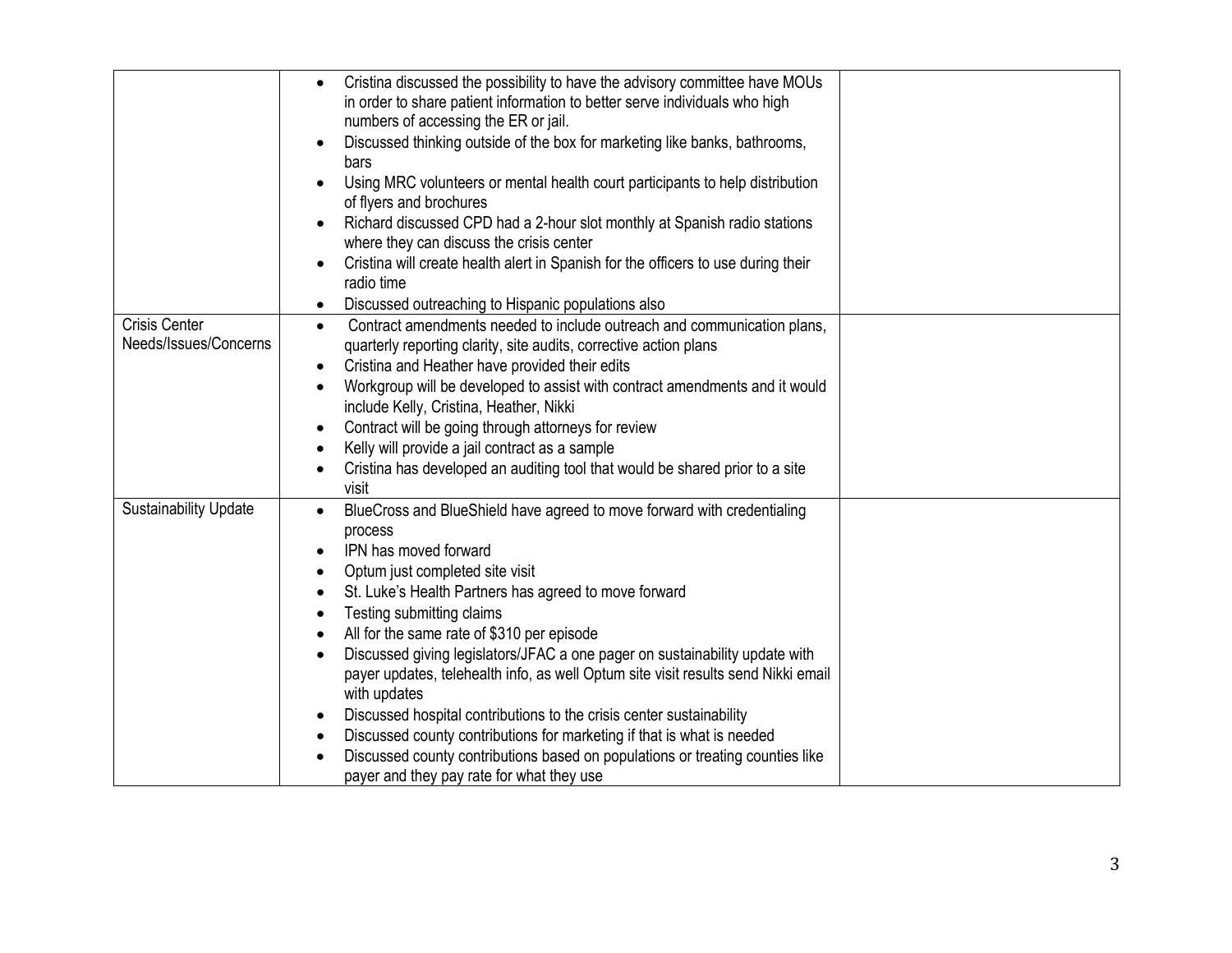|                     | Discussed waiver to cover behavioral health services through Medicaid<br>$\bullet$<br>expansion<br>Nikki will be presenting to counties on the district budget and on a separate<br>agenda item will be making budget request for the crisis center. Lifeways CEO<br>Tim will be also present during that time                                                                                                                                                                                                                                                                                                                                                                                                                                                                                                                                                                                                                                                                                                                                                                                                                                                                                                                                                                                                         |  |
|---------------------|------------------------------------------------------------------------------------------------------------------------------------------------------------------------------------------------------------------------------------------------------------------------------------------------------------------------------------------------------------------------------------------------------------------------------------------------------------------------------------------------------------------------------------------------------------------------------------------------------------------------------------------------------------------------------------------------------------------------------------------------------------------------------------------------------------------------------------------------------------------------------------------------------------------------------------------------------------------------------------------------------------------------------------------------------------------------------------------------------------------------------------------------------------------------------------------------------------------------------------------------------------------------------------------------------------------------|--|
| Judge Petty         | Judge Petty presented on the current mental health system that included state<br>$\bullet$<br>hospitals in the past and currently many are in jails<br>The supreme court started an initiative that Judge Petty has been tasked to<br>work on locally<br>Currently taking a fresh look at the current system<br>Planning a two-day training to bring Sequential Intercept Model (SIM) to<br>$\bullet$<br>Region 3, which will occur spring or summer<br>Looking at diversion, coordination on mental health services<br>$\bullet$<br>Cristina discussed BCIF work that included a readiness assessment, gap<br>analysis, system map, ethnography work, market analysis to assess the<br>current behavioral health crisis system in Region 3 and developed a road map<br>of what it would look like to improve the current system<br>Cristina shared information on the Fletcher group which was focused on<br>$\bullet$<br>transitional housing for folks leaving the correctional system<br>Discussed bringing all the partners together in the 2-day training to begin to<br>$\bullet$<br>strategic plan<br>Judge Petty shared that he is in the process of applying for a SAMHSA grant<br>to cover the cost of this training<br>Nikki discussed Idaho City's system use of an EHR to improve information<br>sharing |  |
| <b>Action Items</b> | Create cut out flyer in Spanish also<br>$\bullet$<br>Update brochures<br>$\bullet$<br>Create health article in Spanish for CPD<br>$\bullet$<br>Email group website update<br>$\bullet$<br>Legislators one pager<br>Email the group the brochures<br>Review health alert and email Cristina<br>Schedule contract amendment workgroup                                                                                                                                                                                                                                                                                                                                                                                                                                                                                                                                                                                                                                                                                                                                                                                                                                                                                                                                                                                    |  |

## **Next Meeting**